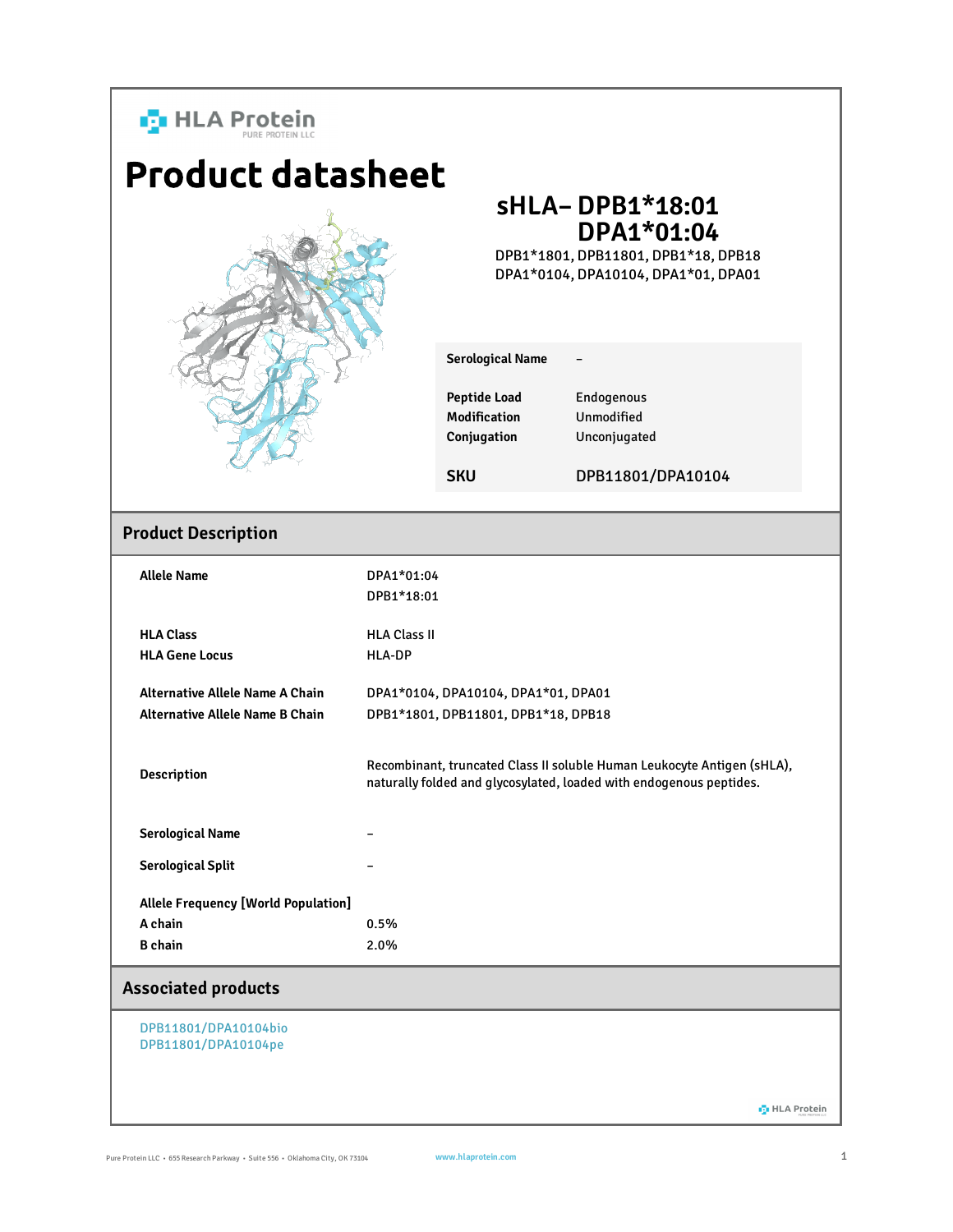| <b>Product Specification</b>       |                                                                                                                                                                                                                                                                           |  |  |  |  |
|------------------------------------|---------------------------------------------------------------------------------------------------------------------------------------------------------------------------------------------------------------------------------------------------------------------------|--|--|--|--|
| <b>Product name</b>                | HLA-DPB1*18:01/DPA1*01:04                                                                                                                                                                                                                                                 |  |  |  |  |
| <b>HLA Species</b>                 | Human                                                                                                                                                                                                                                                                     |  |  |  |  |
| <b>Host Cell Line Species</b>      | Mouse                                                                                                                                                                                                                                                                     |  |  |  |  |
| <b>Clone Designation</b>           | C11E6                                                                                                                                                                                                                                                                     |  |  |  |  |
| <b>Tail Specification</b>          | <b>ZP</b>                                                                                                                                                                                                                                                                 |  |  |  |  |
| <b>Peptide Load</b>                | Endogenous                                                                                                                                                                                                                                                                |  |  |  |  |
| <b>Modification</b>                | Unmodified                                                                                                                                                                                                                                                                |  |  |  |  |
| Conjugation                        | Unconjugated                                                                                                                                                                                                                                                              |  |  |  |  |
| <b>Complexity</b>                  | Monomer                                                                                                                                                                                                                                                                   |  |  |  |  |
| <b>Protein Format</b>              | Recombinant, truncated, zipper-stabilized, soluble, non-modified, non-<br>labeled, endogenously loaded                                                                                                                                                                    |  |  |  |  |
| <b>Storage Temperature</b>         | $4^{\circ}C$<br>(This product should be stored undiluted)                                                                                                                                                                                                                 |  |  |  |  |
| Form                               | Liquid                                                                                                                                                                                                                                                                    |  |  |  |  |
| <b>Concentration</b>               | 1000.0 μg/ml                                                                                                                                                                                                                                                              |  |  |  |  |
| <b>Formulation</b>                 | PBS/0.02% Sodium Azide                                                                                                                                                                                                                                                    |  |  |  |  |
| рH                                 | 7.4                                                                                                                                                                                                                                                                       |  |  |  |  |
| <b>Purification Method</b>         | <b>Affinity Chromatography</b>                                                                                                                                                                                                                                            |  |  |  |  |
| Grade                              | Research Use Only [RUO]                                                                                                                                                                                                                                                   |  |  |  |  |
| <b>Authentication Verification</b> | <b>Seqence Based Typing</b>                                                                                                                                                                                                                                               |  |  |  |  |
| <b>Protein Sequences</b>           |                                                                                                                                                                                                                                                                           |  |  |  |  |
| <b>Alpha Chain Sequence</b>        | IKADHVSTYA AFVQTHRPTG EFMFEFDDDE MFYVDLDKKE TVWHLEEFGQ AFSFEAQGGL<br>ANIAILNNNL NTLIQRSNHT QATNDPPEVT VFPKEPVELG QPNTLICHID KFFPPVLNVT<br>WLCNGELVTE GVAESLFLPR TDYSFHKFHY LTFVPSAEDF YDCRVEHWGL DOPLLKHWEA<br>QEPIQMPETT EVDGGGGGAQ LEKELQALEK ENAQLEWELQ ALEKELAQ       |  |  |  |  |
| <b>Beta Chain Sequence</b>         | RATPENYVYQ GRQECYAFNG TQRFLERYIY NREEFVRFDS DVGEFRAVTE LGRPDEEYWN<br>SQKDILEEKR AVPDRMCRHN YELVGPMTLQ RRVQPKVNVS PSKKGPLQHH NLLVCHVTDF<br>YPGSIQVRWF LNGQEETAGV VSTNLIRNGD WTFQILVMLE MTPQQGDVYI CQVEHTSLDS<br>PVTVEWKAQS DSARSKVDGG GGGAQLKKKL QALKKKNAQL KWKLQALKKK LAQ |  |  |  |  |
| <b>Related Products</b>            |                                                                                                                                                                                                                                                                           |  |  |  |  |

DPB10501/DPA10202 DPB10401/DPA10201 DPB10402/DPA10103 DPB10201/DPA10103

**D** HLA Protein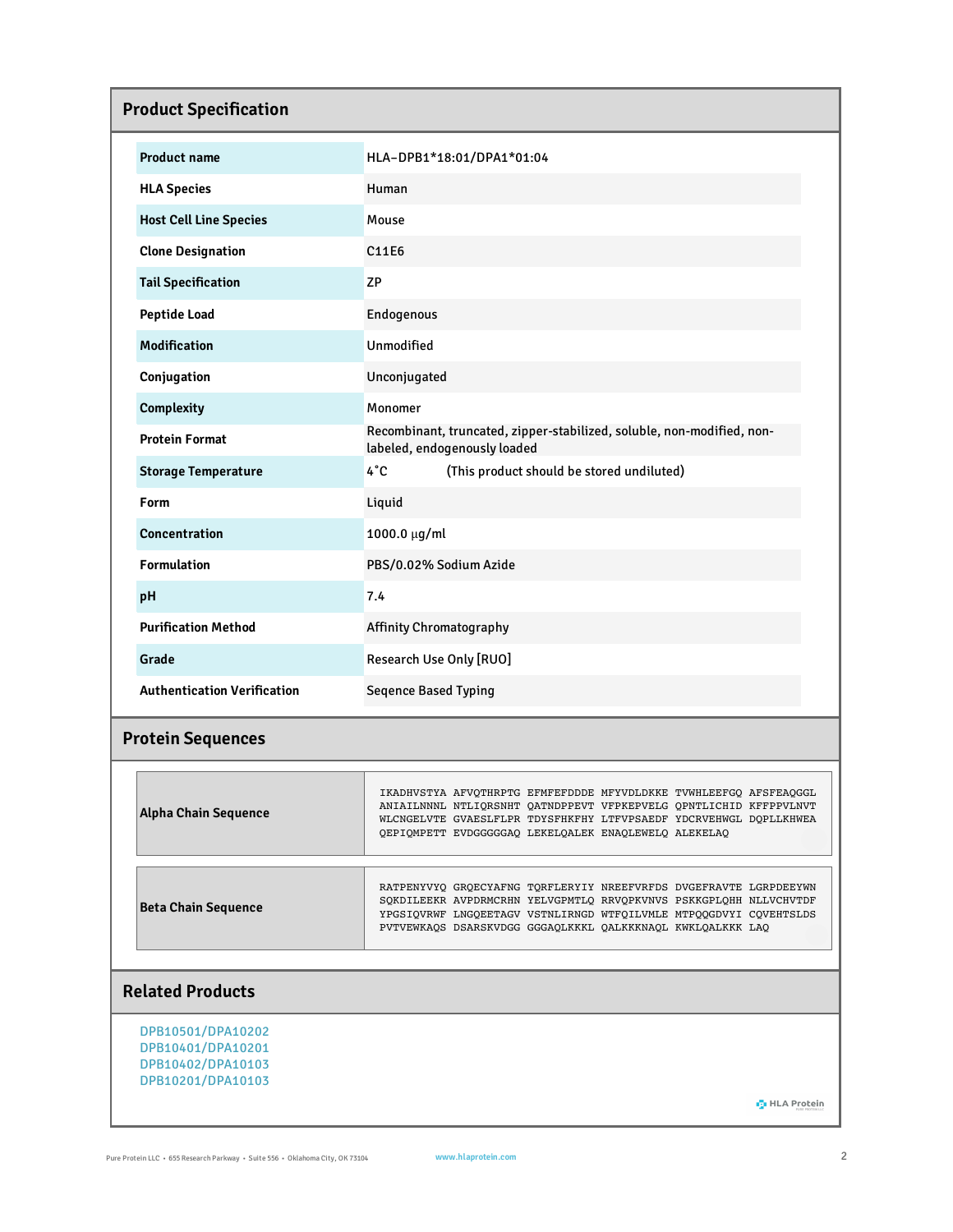